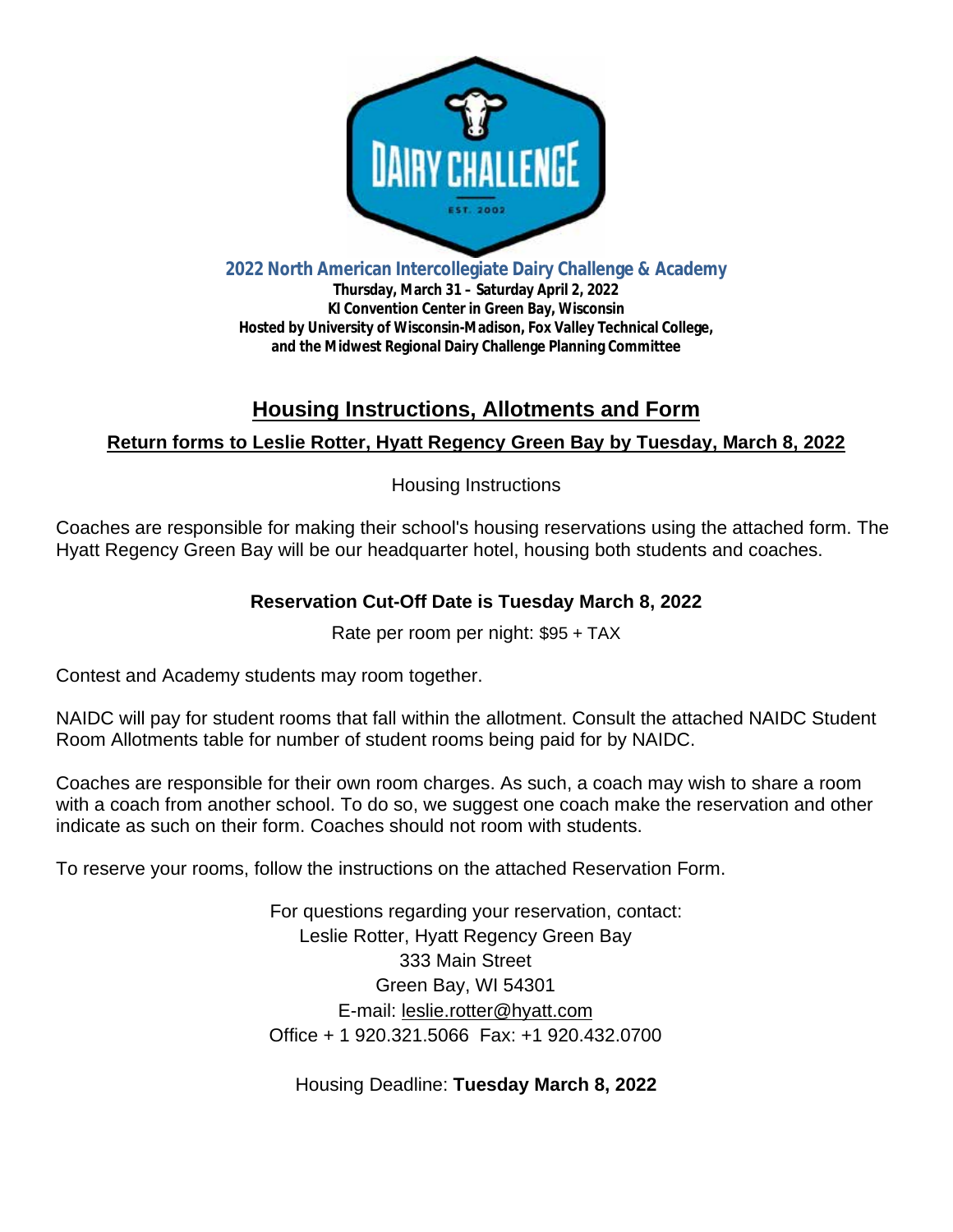## **NAIDC Student Room Allotments**

Use this table to determine the number of rooms that will be provided for your students on Wednesday through Saturday nights at no cost.

*Example:*

*If you bring seven students (3 males and 4 females) to the event, NAIDC would cover the cost for two rooms.*

\*Any rooms over this number will be the responsibility of the institution and based on availability.

| <b>Total Students</b><br>(Contest + Academy) | <b>Gender Ratio</b><br># males : # females (or vice-versa) | # Student Rooms<br><b>Covered by NAIDC*</b> |  |  |  |
|----------------------------------------------|------------------------------------------------------------|---------------------------------------------|--|--|--|
| $\mathbf 1$                                  | $1:0$                                                      | $\mathbf{1}$                                |  |  |  |
| $\mathbf 2$                                  | 2:0                                                        | $\mathbf{1}$                                |  |  |  |
|                                              | 1:1                                                        | 2                                           |  |  |  |
| $\mathbf{3}$                                 | 3:0                                                        | $\mathbf{1}$                                |  |  |  |
|                                              | 2:1<br>4:0                                                 | 2<br>$\mathbf{1}$                           |  |  |  |
| $\overline{\mathbf{4}}$                      | 3:1                                                        | $\mathbf{2}$                                |  |  |  |
|                                              | 2:2                                                        | $\mathbf{2}$                                |  |  |  |
|                                              | 5:0                                                        | $\overline{2}$                              |  |  |  |
| 5                                            | 4:1<br>3:2                                                 | $\overline{c}$                              |  |  |  |
|                                              | 6:0                                                        | 2<br>$\overline{\mathbf{c}}$                |  |  |  |
|                                              | 5:1                                                        | $\ensuremath{\mathfrak{Z}}$                 |  |  |  |
| $\boldsymbol{6}$                             | 4:2                                                        | $\overline{c}$                              |  |  |  |
|                                              | 3:3                                                        | $\mathbf{2}$                                |  |  |  |
|                                              | 7:0<br>6:1                                                 | $\overline{2}$                              |  |  |  |
| $\overline{7}$                               | 5:2                                                        | 3<br>3                                      |  |  |  |
|                                              | 4:3                                                        | 2                                           |  |  |  |
|                                              | $8:0$                                                      | $\sqrt{2}$                                  |  |  |  |
|                                              | 7:1                                                        | $\ensuremath{\mathfrak{Z}}$                 |  |  |  |
| $\bf 8$                                      | 6:2<br>5:3                                                 | $\overline{\mathbf{3}}$<br>$\mathfrak{Z}$   |  |  |  |
|                                              | 4:4                                                        | $\overline{c}$                              |  |  |  |
|                                              | 9:0                                                        | $\overline{\mathbf{3}}$                     |  |  |  |
|                                              | 8:1                                                        | 3                                           |  |  |  |
| $\boldsymbol{9}$                             | 7:2                                                        | $\overline{\mathbf{3}}$                     |  |  |  |
|                                              | 6:3<br>5:4                                                 | 3<br>3                                      |  |  |  |
|                                              | 10:0                                                       | $\mathfrak{Z}$                              |  |  |  |
|                                              | 9:1                                                        | $\overline{4}$                              |  |  |  |
| 10                                           | 8:2                                                        | $\overline{\mathbf{3}}$                     |  |  |  |
|                                              | 7:3                                                        | $\overline{\mathbf{3}}$                     |  |  |  |
|                                              | 6:4<br>5:5                                                 | 3<br>$\overline{4}$                         |  |  |  |
|                                              | 11:0                                                       | $\mathfrak 3$                               |  |  |  |
|                                              | 10:1                                                       | 4                                           |  |  |  |
| 11                                           | 9:2                                                        | 4                                           |  |  |  |
|                                              | 8:3                                                        | $\overline{\mathbf{3}}$                     |  |  |  |
|                                              | 7:4<br>6:5                                                 | $\sqrt{3}$<br>$\overline{4}$                |  |  |  |
|                                              | 12:0                                                       | $\overline{\mathbf{3}}$                     |  |  |  |
|                                              | 11:1                                                       | $\overline{4}$                              |  |  |  |
|                                              | 10:2                                                       | $\overline{4}$                              |  |  |  |
| 12                                           | 9:3<br>8:4                                                 | $\overline{4}$<br>$\overline{\mathbf{3}}$   |  |  |  |
|                                              | 7:5                                                        | $\overline{4}$                              |  |  |  |
|                                              | 6:6                                                        | $\overline{4}$                              |  |  |  |
|                                              | 13:0                                                       | $\overline{4}$                              |  |  |  |
|                                              | 12:1                                                       | $\overline{\mathbf{4}}$                     |  |  |  |
| 13                                           | 11:2<br>10:3                                               | $\sqrt{4}$                                  |  |  |  |
|                                              | 9:4                                                        | $\frac{4}{\cdot}$<br>$\overline{4}$         |  |  |  |
|                                              | 8:5                                                        | $\overline{4}$                              |  |  |  |
|                                              | 7:6                                                        | $\overline{4}$                              |  |  |  |
|                                              | 14:0                                                       | $\overline{4}$                              |  |  |  |
|                                              | 13:1<br>12:2                                               | $\overline{5}$<br>$\overline{\mathbf{4}}$   |  |  |  |
| 14                                           | 11:3                                                       | $\overline{4}$                              |  |  |  |
|                                              | 10:4                                                       | $\overline{a}$                              |  |  |  |
|                                              | 9:5                                                        | $\mathfrak{S}$                              |  |  |  |
|                                              |                                                            |                                             |  |  |  |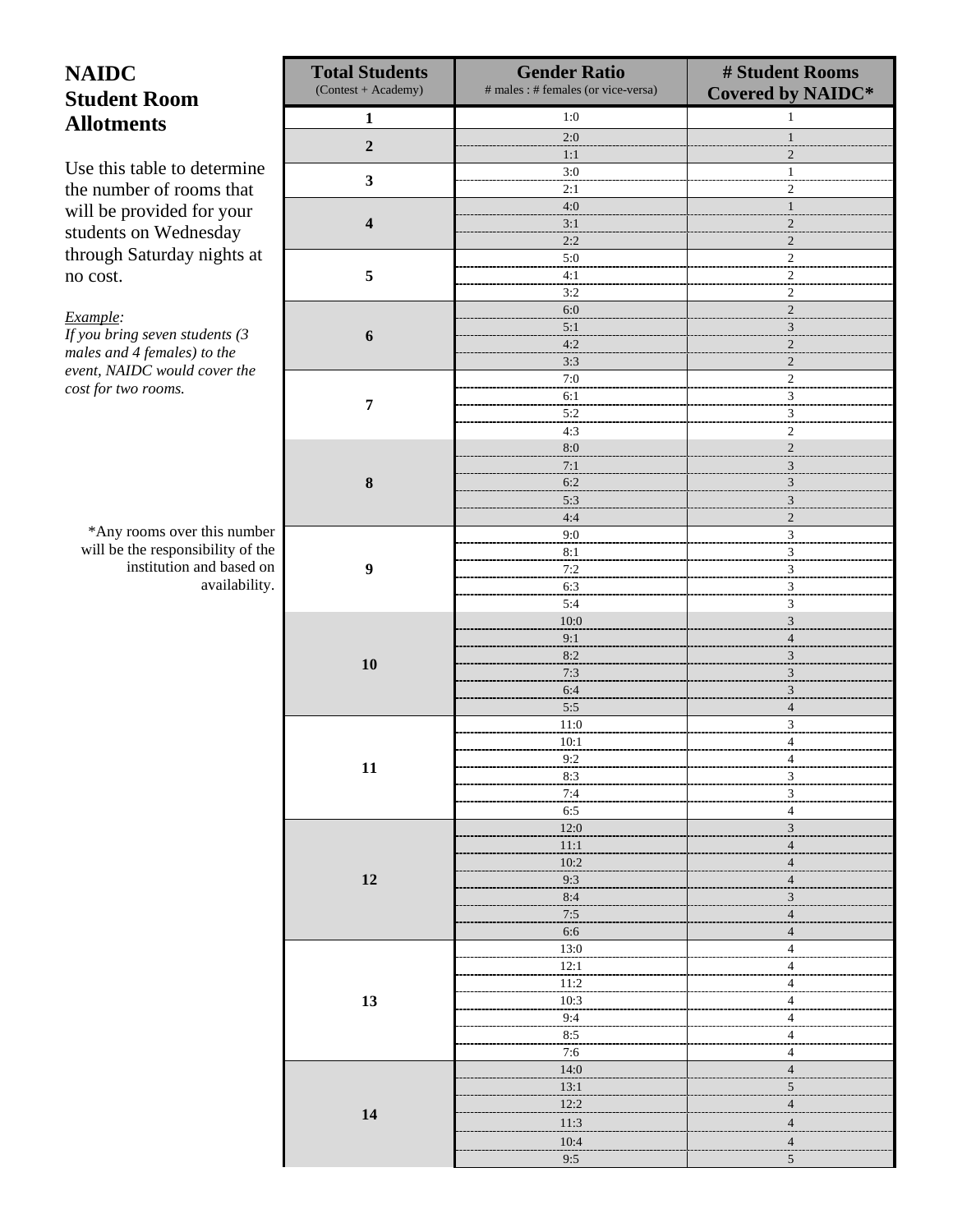|    | 8:6   | $\overline{4}$           |
|----|-------|--------------------------|
|    | 7:7   | $\overline{4}$           |
|    | 15:0  | $\overline{4}$           |
|    | 14:1  | $\overline{5}$           |
|    | 13:2  | $\overline{\mathbf{5}}$  |
|    | 12:3  | $\overline{4}$           |
| 15 | 11:4  | $\overline{4}$           |
|    | 10:5  | $\overline{5}$           |
|    | 9:6   | 5                        |
|    | 8:7   | $\overline{4}$           |
|    | 16:0  | $\overline{4}$           |
|    | 15:1  | 5                        |
|    | 14:2  | $\sqrt{5}$               |
|    | 13:3  | г.,<br>5                 |
| 16 | 12:4  | $\overline{\mathcal{L}}$ |
|    | 11:5  | $\sqrt{5}$               |
|    | 10:6  | $\overline{5}$           |
|    | 9:7   | $\overline{5}$           |
|    | $8:8$ | $\overline{4}$           |
|    | 17:0  | $5\,$                    |
|    | 16:1  | л.<br>$\overline{5}$     |
|    | 15:2  | $\overline{5}$           |
|    | 14:3  | $\overline{5}$           |
| 17 | 13:4  | $\overline{5}$           |
|    | 12:5  | $\overline{5}$           |
|    | 11:6  | $\overline{5}$           |
|    | 10:7  | $\overline{5}$           |
|    | 9:8   | $\sqrt{5}$               |
|    | 18:0  | $\sqrt{5}$               |
|    | 17:1  | $\sqrt{6}$               |
|    | 16:2  | $\overline{5}$           |
|    | 15:3  | $\overline{\mathbf{5}}$  |
| 18 | 14:4  | $\overline{5}$           |
|    | 13:5  | $\sqrt{6}$               |
|    | 12:6  | $\overline{5}$           |
|    | 11:7  | $\overline{\mathbf{5}}$  |
|    | 10:8  | $\sqrt{5}$               |
|    | 9:9   | $\sqrt{6}$               |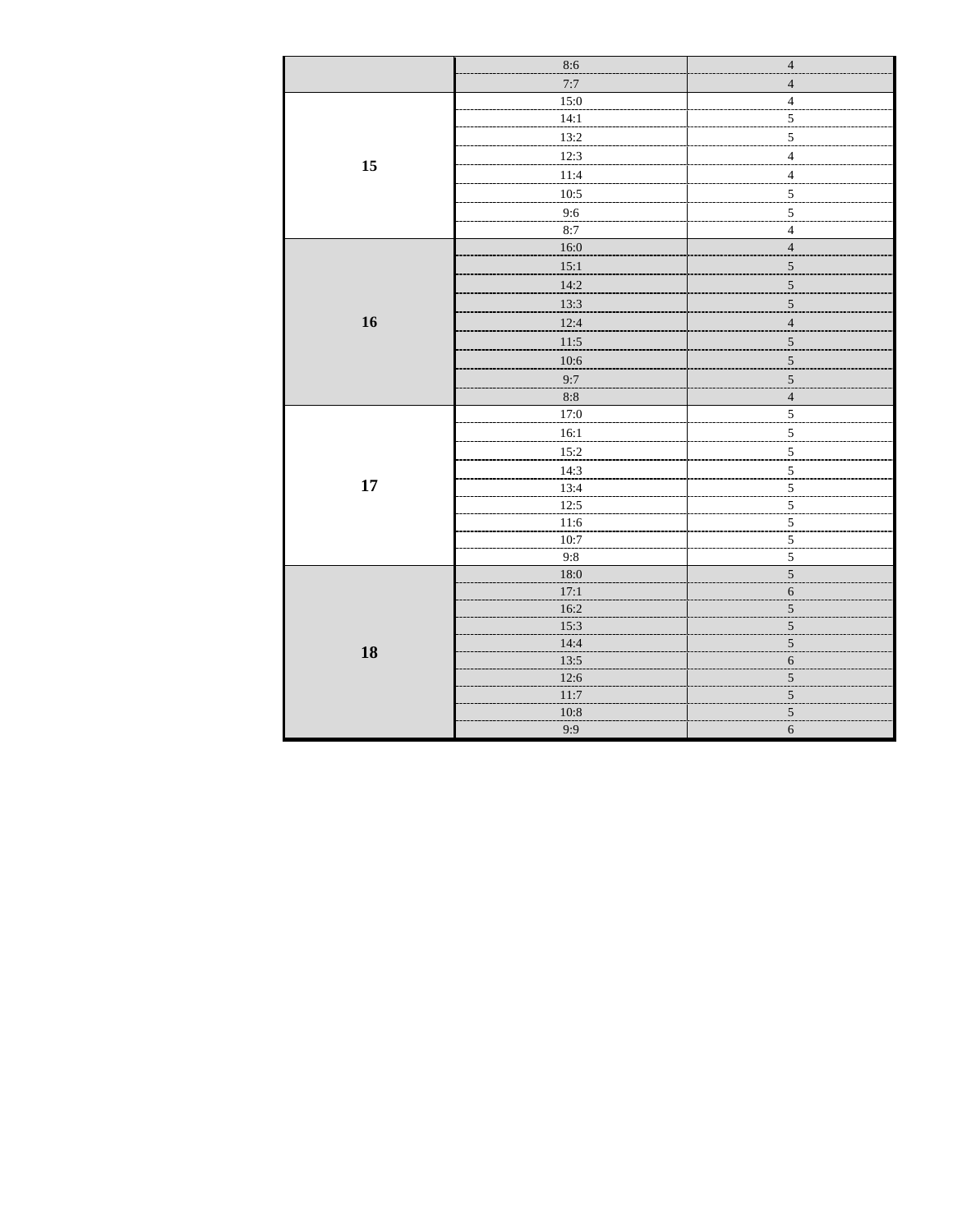

## **NORTH AMERICAN INTERCOLLEGIATE DAIRY CHALLENGE RESERVATION FORM**

Wednesday March 30 – Sunday, April 3, 2022 Reservation Cut Off Date is **March 8, 2022** RATE PER NIGHT IS \$95 + TAX

## **PLEASE FAX or MAIL FORMS TO:**

Leslie Rotter, Hyatt Regency Green Bay 333 Main Street Green Bay, WI 54301 E-mail: [leslie.rotter@hyatt.com](mailto:leslie.rotter@hyatt.com) Office + 1 920.321.5066 Fax: +1 920.432.0700

| <b>COLLEGE NAME:</b> |
|----------------------|
|                      |
| Address:             |
| Phone:               |
| E-mail:              |

| Rm#   | Guest<br>$\#$           | Guest First & Last Name | $\overline{\mathsf{M}}$ ale or<br>Female? | King or<br>Double? | Check-In<br>Date | # of<br>nights | Pay with CC<br># provided<br>$\frac{1}{\sqrt{\frac{1}{100}}}$ | Student or<br>Coach? |
|-------|-------------------------|-------------------------|-------------------------------------------|--------------------|------------------|----------------|---------------------------------------------------------------|----------------------|
| $\#1$ | $\mathbf 1$             |                         |                                           |                    |                  |                |                                                               |                      |
|       | $\overline{2}$          |                         |                                           |                    |                  |                |                                                               |                      |
|       | $\overline{3}$          |                         |                                           |                    |                  |                |                                                               |                      |
|       | $\overline{\mathbf{4}}$ |                         |                                           |                    |                  |                |                                                               |                      |
| $\#2$ | $\mathbf 1$             |                         |                                           |                    |                  |                |                                                               |                      |
|       | $\overline{2}$          |                         |                                           |                    |                  |                |                                                               |                      |
|       | $\overline{3}$          |                         |                                           |                    |                  |                |                                                               |                      |
|       | $\overline{4}$          |                         |                                           |                    |                  |                |                                                               |                      |
| #3    | $\mathbf 1$             |                         |                                           |                    |                  |                |                                                               |                      |
|       | $\overline{2}$          |                         |                                           |                    |                  |                |                                                               |                      |
|       | $\overline{3}$          |                         |                                           |                    |                  |                |                                                               |                      |
|       | $\overline{\mathbf{4}}$ |                         |                                           |                    |                  |                |                                                               |                      |
| $\#4$ | $\mathbf 1$             |                         |                                           |                    |                  |                |                                                               |                      |
|       | $\overline{2}$          |                         |                                           |                    |                  |                |                                                               |                      |
|       | $\overline{3}$          |                         |                                           |                    |                  |                |                                                               |                      |
|       | $\overline{\mathbf{4}}$ |                         |                                           |                    |                  |                |                                                               |                      |
| #5    | $\mathbf 1$             |                         |                                           |                    |                  |                |                                                               |                      |
|       | $\overline{2}$          |                         |                                           |                    |                  |                |                                                               |                      |
|       | $\overline{3}$          |                         |                                           |                    |                  |                |                                                               |                      |
|       | $\overline{\mathbf{4}}$ |                         |                                           |                    |                  |                |                                                               |                      |

**\*SEE PAYMENT OPTIONS ON NEXT PAGE\***